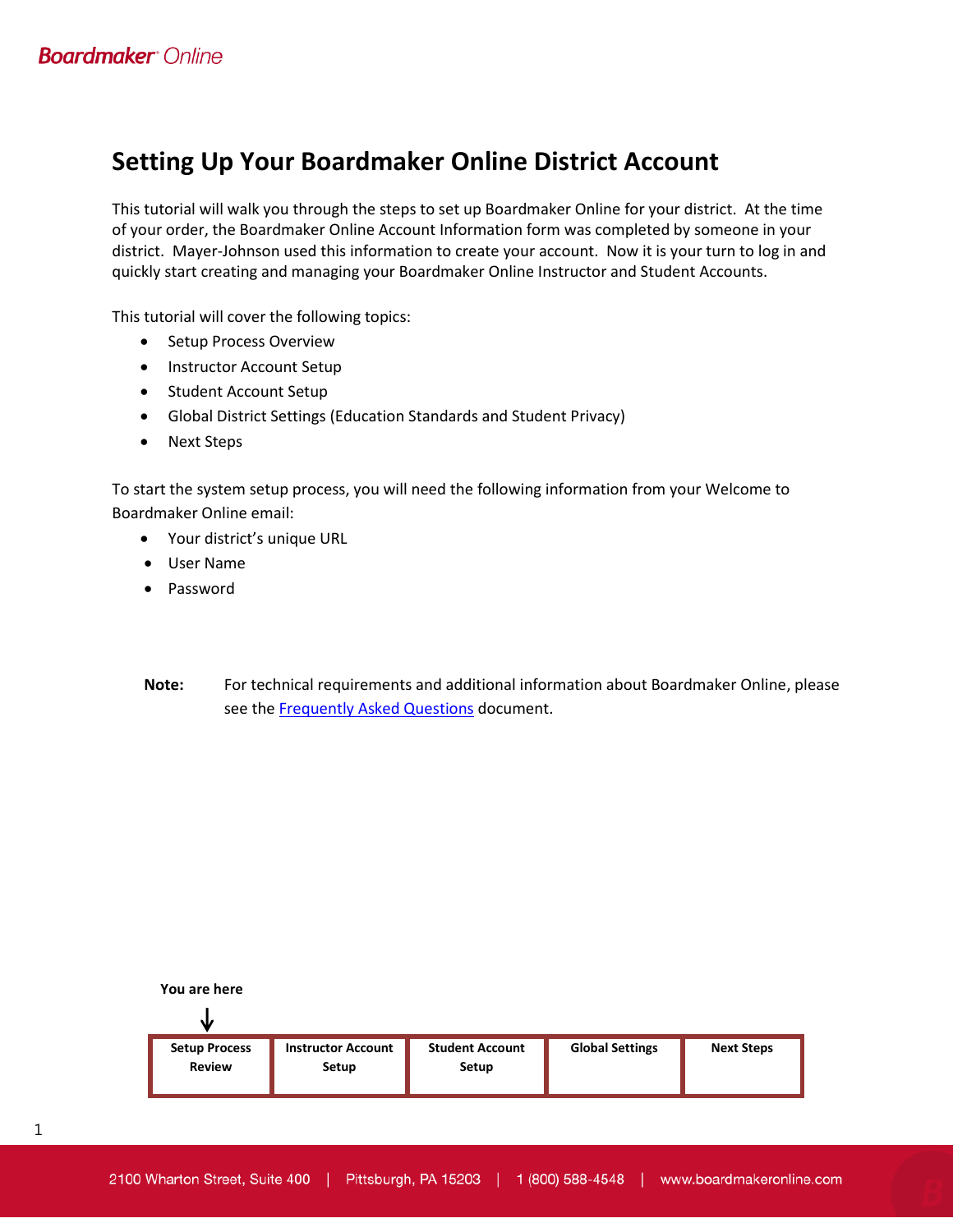### **Set Up Process Review**

Review the diagram below to get an overview of the entire Boardmaker Online Setup process. The Getting Started stage has already been completed, so now you are ready to start the User Login Creation process.



**Note:** The Getting Started phase applies only to Enterprise District accounts. If you purchased a Starter District account you will begin with the User Login Creation phase.

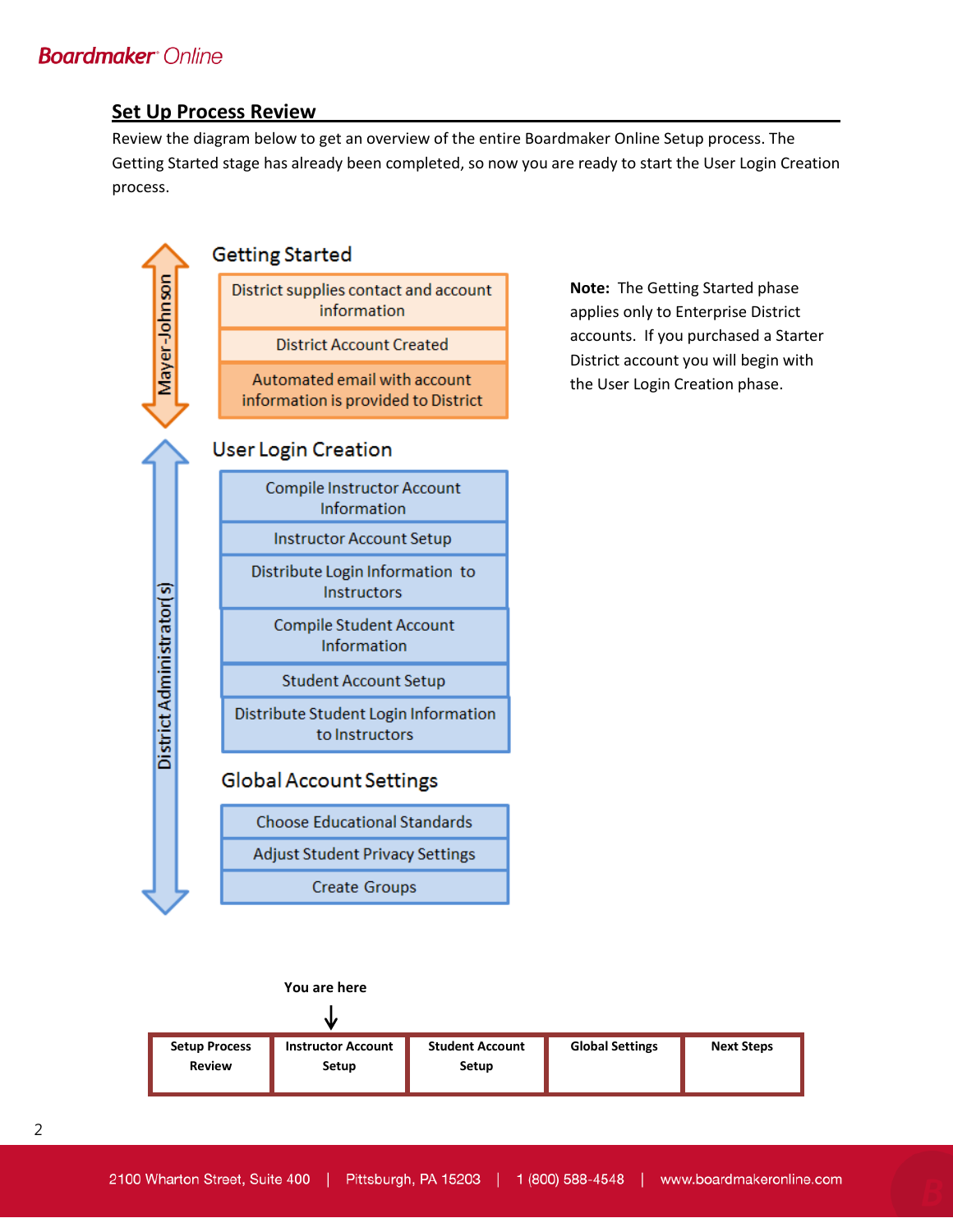### **Instructor Account Setup**

The first step to setting up your Instructor Accounts is to gather and organize the information needed to set up your Instructor accounts. Entering account information into the Boardmaker Online system will run more smoothly if you collect the necessary information using the Import spreadsheet prior to initiating the account set up process.

For each Instructor, you will need to identify the following information:

- First and Last Name
- Email Address
- User Name
- Access Level
	- o **Instructor** Assign and manage activities for their specific students.
	- o **Instructor with Admin Privileges** All basic Instructor privileges with the addition of the ability to assign students to instructors.
	- o **Instructor with Org Admin Privileges** All basic Instructor and Admin privileges with the addition of the ability to set access levels and global account settings.

#### **Helpful Hints:**

- Use a consistent pattern for user names such as <first initial><last name> (e.g., John Smith – jsmith).
- Large districts should consult the User's Guide if they plan to use the hierarchy system for organizing students and instructors into groups.

#### **Step 1: Gather Instructor Account Information**

- a. Log into Boardmaker Online.
- b. From the Admin tab, select **Instructor Roster Management**.



c. Select **Download**.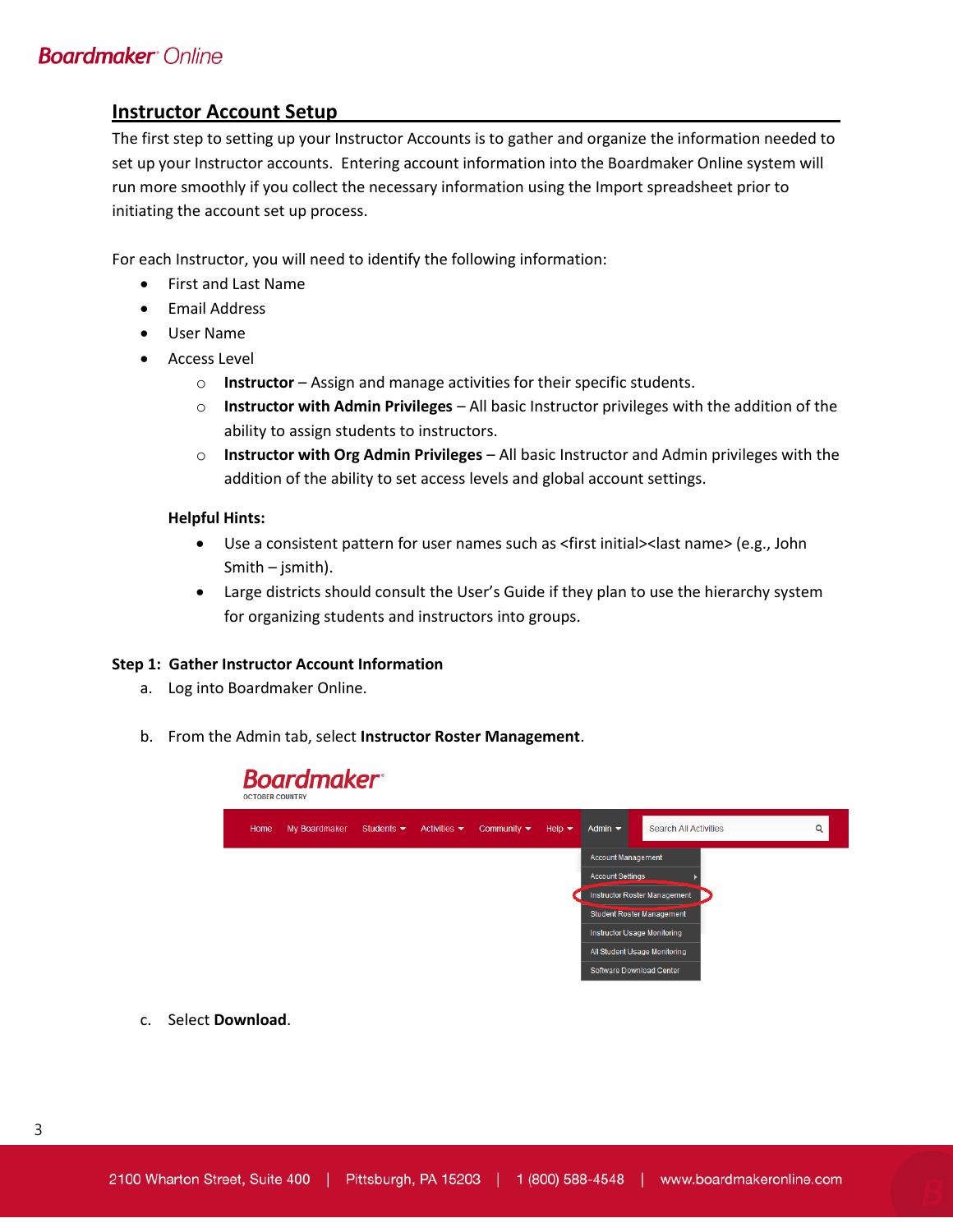| <b>Bulk Import</b>                                                             | <b>Bulk Export</b>                                |
|--------------------------------------------------------------------------------|---------------------------------------------------|
| Download the Import Template<br><b>Download</b>                                | Export Current Instructor Roster<br><b>Export</b> |
| 2<br>Fill in the template with Instructor information                          | Exports as tab delimited Excel file               |
| 3<br>Select the completed template to import your Instructors<br><b>Browse</b> |                                                   |

- d. A Microsoft Excel spreadsheet called "Instructor Import Template" will download. Save the template to your computer desktop or to a location of your choice.
	- **Note:** Do not modify the spreadsheet by adding or removing columns. Boardmaker Online will require all of the information listed on the sheet during the set up process.
- e. Open the Instructor Import spreadsheet. The first tab will offer brief instructions on how the spreadsheet works. The second tab (Organization Instructors) will be where you will enter Instructor account information. The third tab (Relationship Reference Sheet) will help large school districts use a hierarchy system for organizing instructors and students into groups. Please ignore this tab if you do not plan to use a hierarchical organization system.
- f. Enter the required information for each instructor into the spreadsheet. You can either copy and paste this information from another document or manually enter each name.
- g. When you have finished adding Instructor Account information, make sure to save the spreadsheet.

4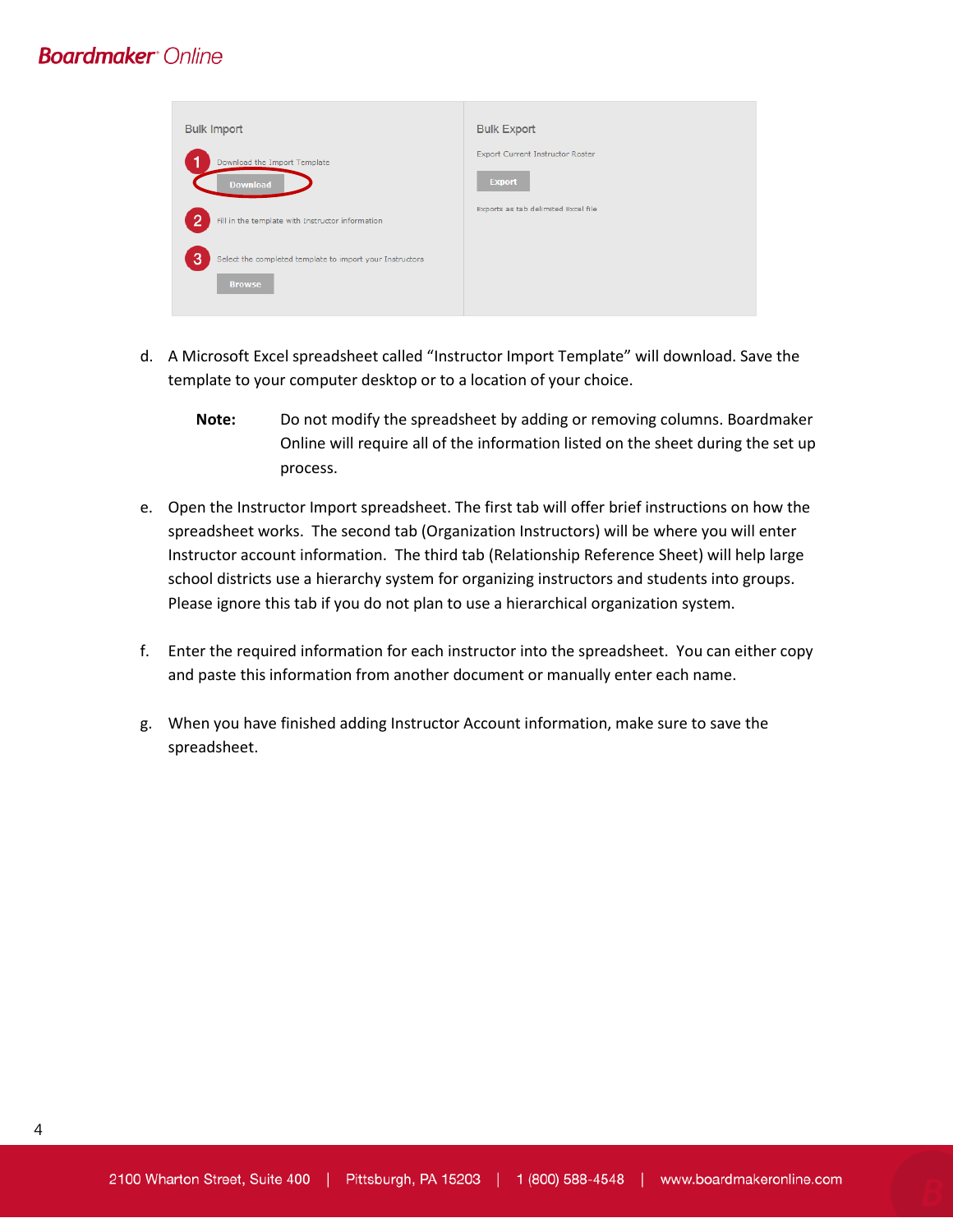#### **Step 2: Add Instructor Accounts**

Now it is time to add Instructor account information into Boardmaker Online.

There are two ways to complete this step. Choose the option that works best for you.



Once you have completed the process of adding Instructors, an email will automatically be sent with individual username and password for each instructor.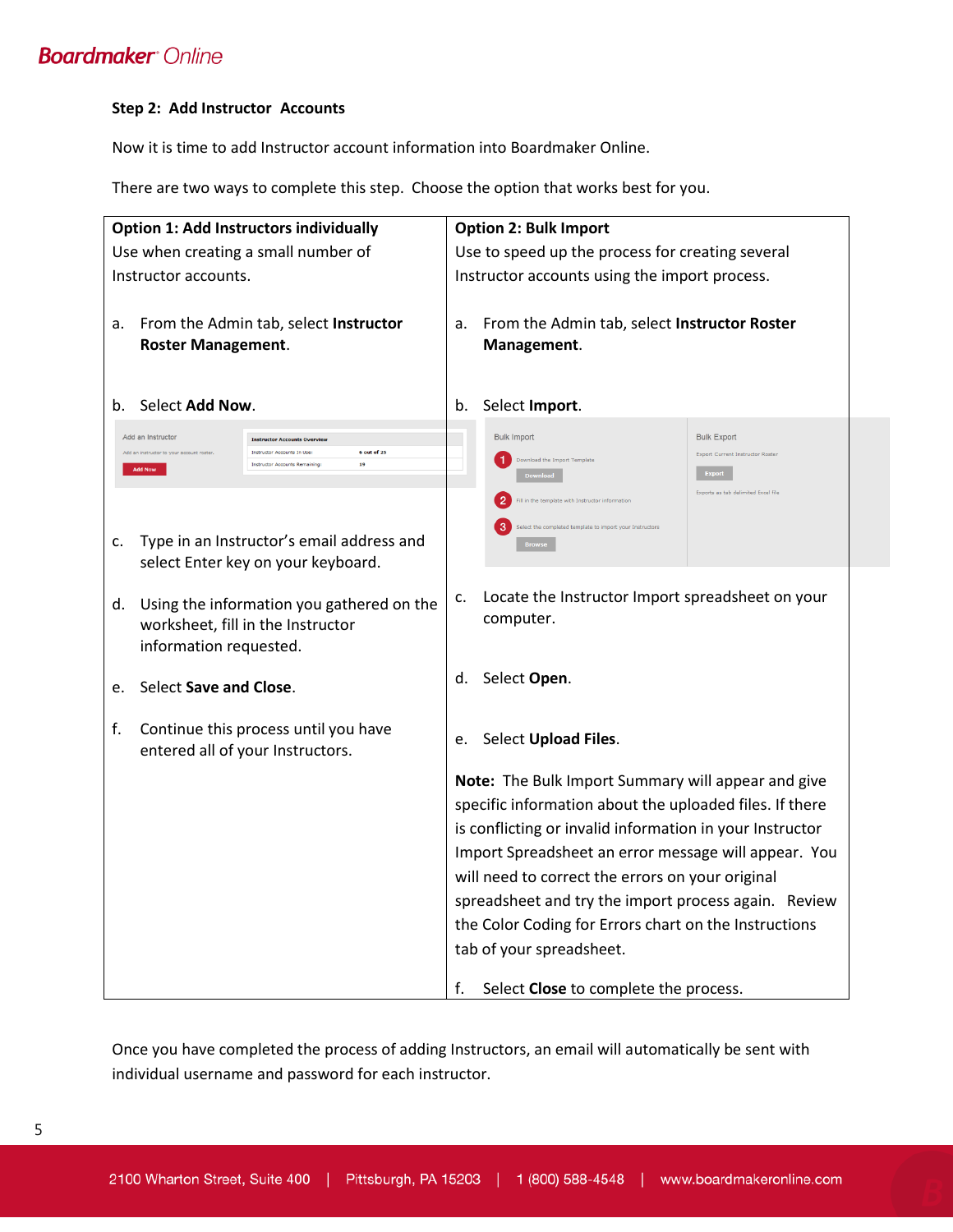#### **Helpful Hint:**

If an instructor already has a Boardmaker Online Community membership, the system will alert you, but will still allow you to invite them to join your Boardmaker Online Enterprise account.

| <b>Bulk Import Summary</b>                                                                                                                    |  |
|-----------------------------------------------------------------------------------------------------------------------------------------------|--|
| The following summary will provide you with important information about your bulk<br>import.                                                  |  |
| Total number of users in file: 2                                                                                                              |  |
| Total number of users imported: 1                                                                                                             |  |
| Total number of users converted to new instructor accounts: 1                                                                                 |  |
| Total number of users resulted in existing instructor account update: 0                                                                       |  |
| <b>Bulk Import Conflicts</b>                                                                                                                  |  |
| Match(es) found                                                                                                                               |  |
| One or more members you included in your import, already have Boardmaker Achieve accounts.                                                    |  |
| Below are the members that are already a member of the community. Would you like to send<br>them an invitation to join your district account? |  |
| Username First Name Last Name Email                                                                                                           |  |
| sales_retail Sales Retail Account stephanie.ekis@dynavoxtech.com                                                                              |  |
| Ok                                                                                                                                            |  |
|                                                                                                                                               |  |



| <b>Setup Process</b><br><b>Review</b> | <b>Instructor Account</b><br>Setup | <b>Student Account</b><br>Setup | <b>Global Settings</b> | <b>Next Steps</b> |
|---------------------------------------|------------------------------------|---------------------------------|------------------------|-------------------|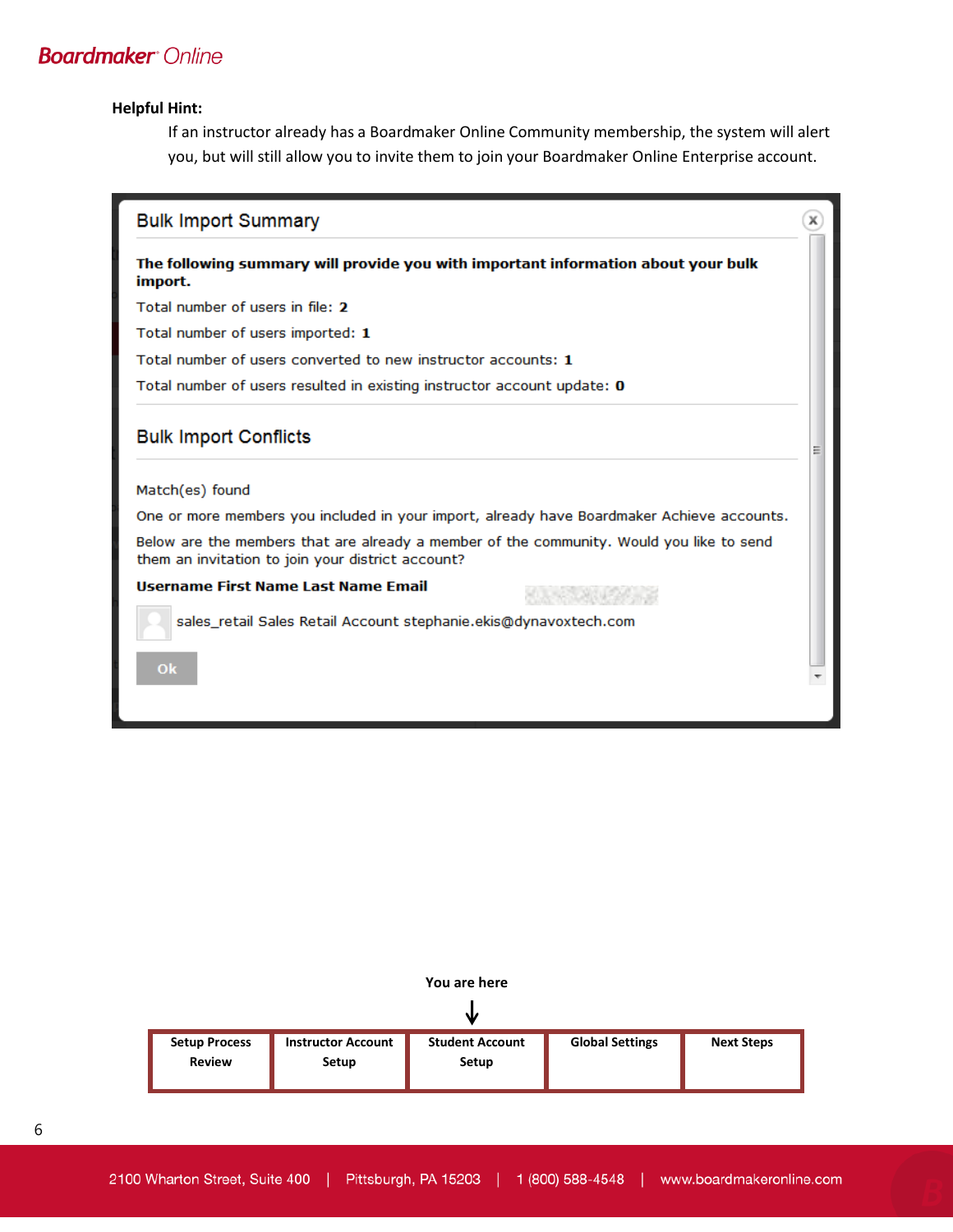### **Student Account Setup**

Now it is time to add student information into Boardmaker Online. For each student, you will need to identify the following information:

- Student ID Number
- First and Last Name
- Parent Email Address\*
- User Name
- Password
- Gender
- Grade\*
- **Instructors**

\*Optional

#### **Helpful Hints**

- **Student ID Number:** It is recommended that you use the student ID number already assigned by your school or district.
- **Parent Email Address:** If included, Instructors will be able to send the student's login information directly to the parents from within their Boardmaker Online account.
- **Instructors:** If you will be using the Bulk Import process, you can automatically assign students to the correct Instructors by entering the Instructor ID into column I of the spreadsheet. The Instructor ID numbers are listed in the Relationship Reference tab.

#### **Step 1: Gather Student Account Information**

- a. Log into Boardmaker Online.
- b. From the Admin tab, select **Student Roster Management**.

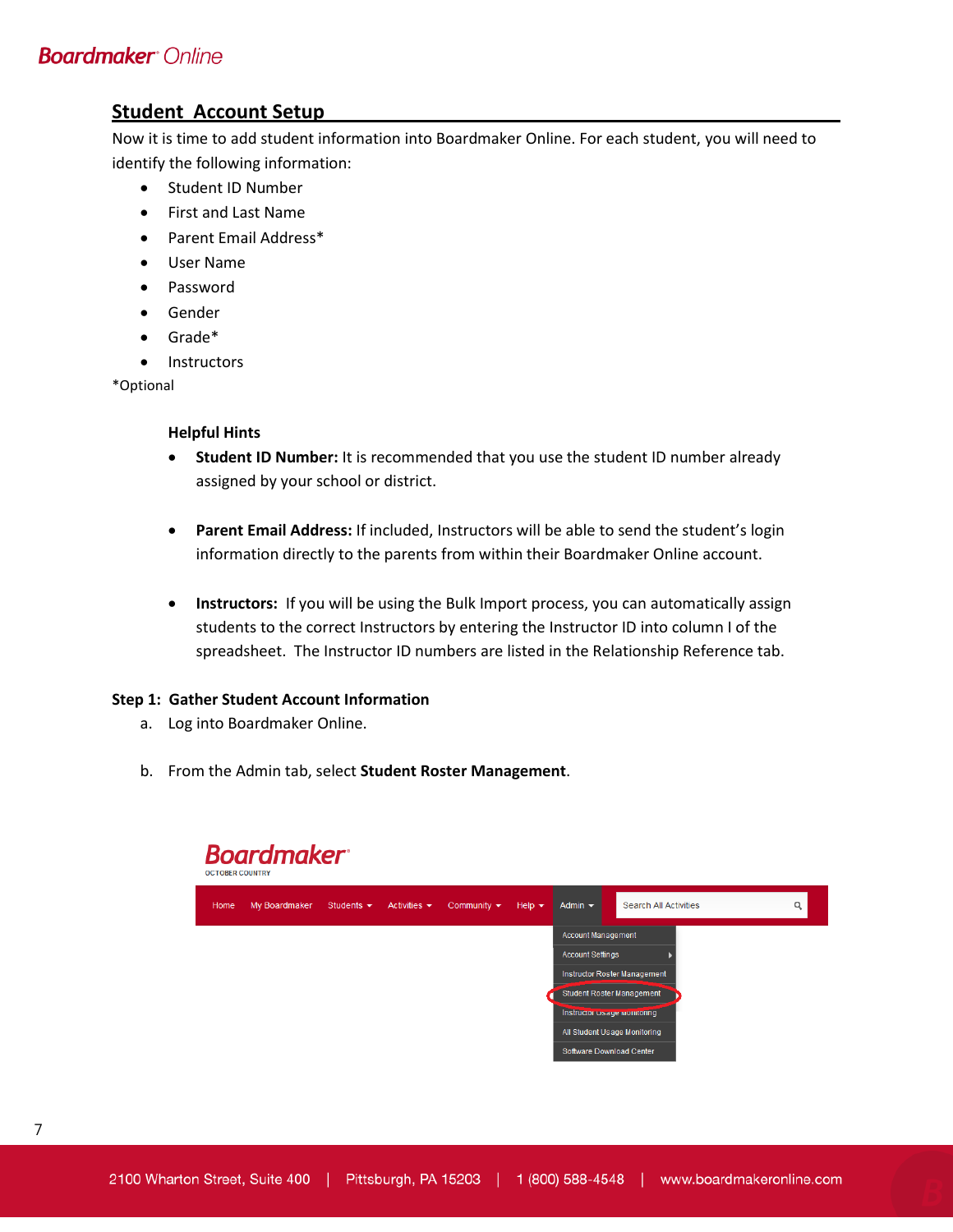c. Select **Download.** 

| <b>Bulk Import</b>                                                          | <b>Bulk Export</b>                                    |
|-----------------------------------------------------------------------------|-------------------------------------------------------|
| Download the Import Template<br><b>Download</b>                             | <b>Export Current Student Roster</b><br><b>Export</b> |
| 72.<br>Fill in the template with Student information                        | Exports as tab delimited Excel file                   |
| 3<br>Select the completed template to import your Students<br><b>Import</b> |                                                       |

- d. A Microsoft Excel spreadsheet called "Student Import Template" will download. Save the template to your computer desktop or to a location of your choice.
	- **Note:** Do not modify the spreadsheet by adding or removing columns. Boardmaker Online will require all of the information listed on the sheet during the set up process.
- h. Open the Student Import spreadsheet. The first tab will offer brief instructions on how the spreadsheet works. The second tab (Organization Students) will be where you will enter Student account information. The third tab (Relationship Reference Sheet) will provide the Instructor ID numbers you will need to fill in the Instructors column on the Organization Students tab (second tab).
- e. Enter the required information for each student into the spreadsheet. You can either copy and paste this information from another document or manually enter each name.
- f. When you have finished adding Student Account information, make sure to save the spreadsheet.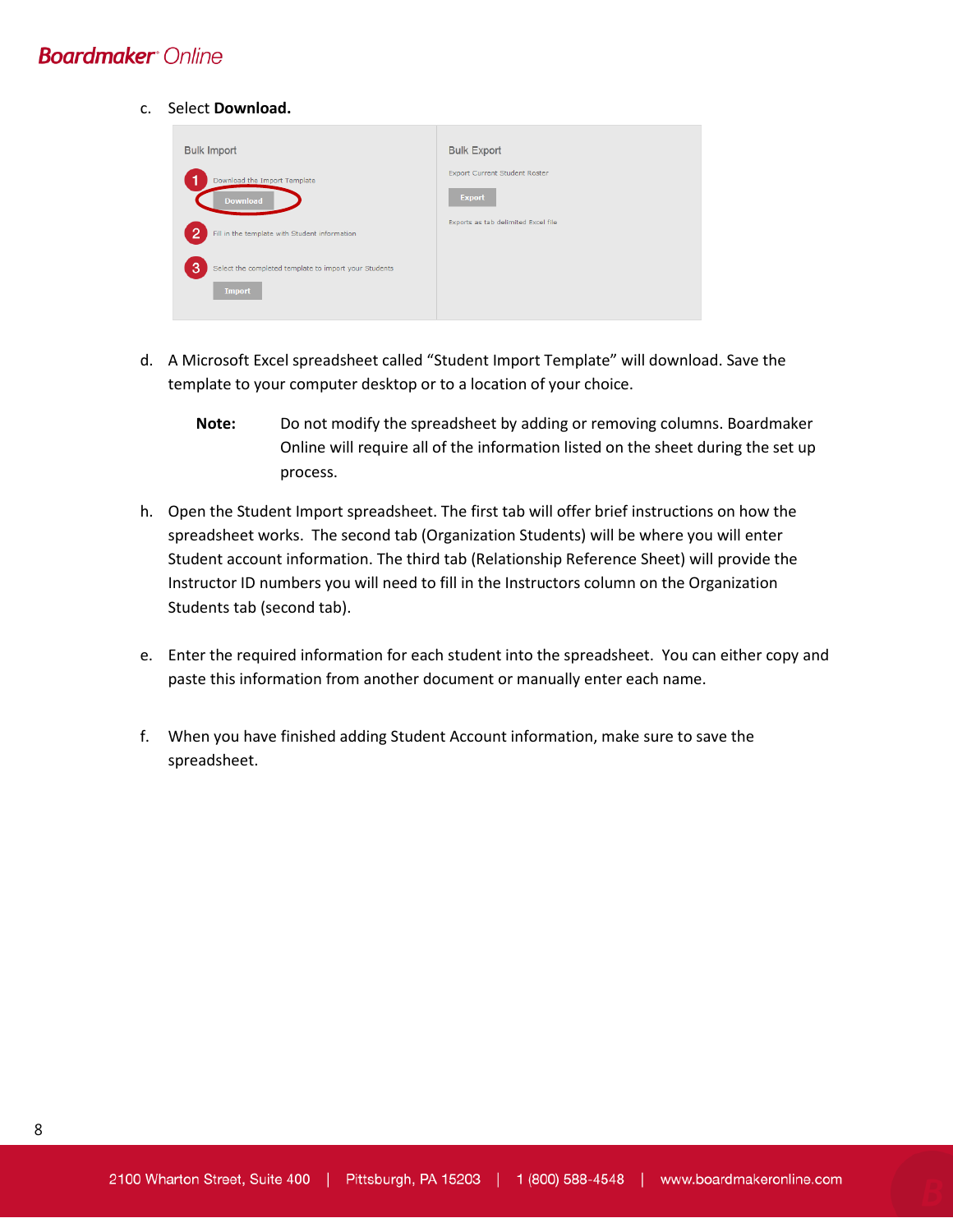#### **Step 2: Add Student Accounts**

There are two ways to complete this step, so choose the option that works best for you.

| <b>Option 1: Add Students individually</b>                                                                                                                                     | <b>Option 2: Bulk Import</b>                                                             |
|--------------------------------------------------------------------------------------------------------------------------------------------------------------------------------|------------------------------------------------------------------------------------------|
| Use for a small number of student accounts to create.                                                                                                                          | Use to speed up the process for creating                                                 |
|                                                                                                                                                                                | several student accounts using the import                                                |
| From the Admin tab, select Student Roster<br>a.                                                                                                                                | process.                                                                                 |
| Management.                                                                                                                                                                    |                                                                                          |
| Select Add Now.<br>b.                                                                                                                                                          | From the Admin tab, select Student Roster<br>a.<br>Management.                           |
| Add a Student<br><b>Student Accounts Overview</b><br>12 out of 100<br>Student Accounts In User<br>ofile to your account<br>ŔŔ<br>Student Accounts Remaining:<br><b>Add Now</b> | Select Import.<br>b.                                                                     |
| Using the information you gathered on the<br>c.<br>spreadsheet, fill in a student's information.                                                                               | Locate the Student Import spreadsheet on<br>c.<br>your computer.                         |
| Select Save and Close.<br>d.                                                                                                                                                   | Select Open.<br>d.                                                                       |
|                                                                                                                                                                                | Select Upload Files.<br>e.                                                               |
| Continue this process until you have entered all of<br>e.<br>your students into the Boardmaker Online system.                                                                  |                                                                                          |
|                                                                                                                                                                                | Note: The Bulk Import Summary will appear                                                |
|                                                                                                                                                                                | and give specific information about the                                                  |
|                                                                                                                                                                                | uploaded files. If there is conflicting or invalid<br>information in your Student Import |
|                                                                                                                                                                                | Spreadsheet an error message will appear.                                                |
|                                                                                                                                                                                | You will need to correct the errors on your                                              |
|                                                                                                                                                                                | original spreadsheet and try import process                                              |
|                                                                                                                                                                                | again. Review the Color Coding for Errors chart                                          |
|                                                                                                                                                                                | on the Instructions tab of your spreadsheet.                                             |
|                                                                                                                                                                                |                                                                                          |
|                                                                                                                                                                                | f.<br>Select Close to complete the process.                                              |

#### **Step 3: Distribute Student Login Info to Instructors**

The Admin person responsible for creating student accounts must provide each Instructor with a list of usernames and passwords for all of their specific students. Care should be taken to keep passwords private, so the best way to do that is to copy and paste the information from the spreadsheet and email only the student information that is relevant to each instructor from the Student Import Template. Each instructor will then need to provide login information to the students' parents.



9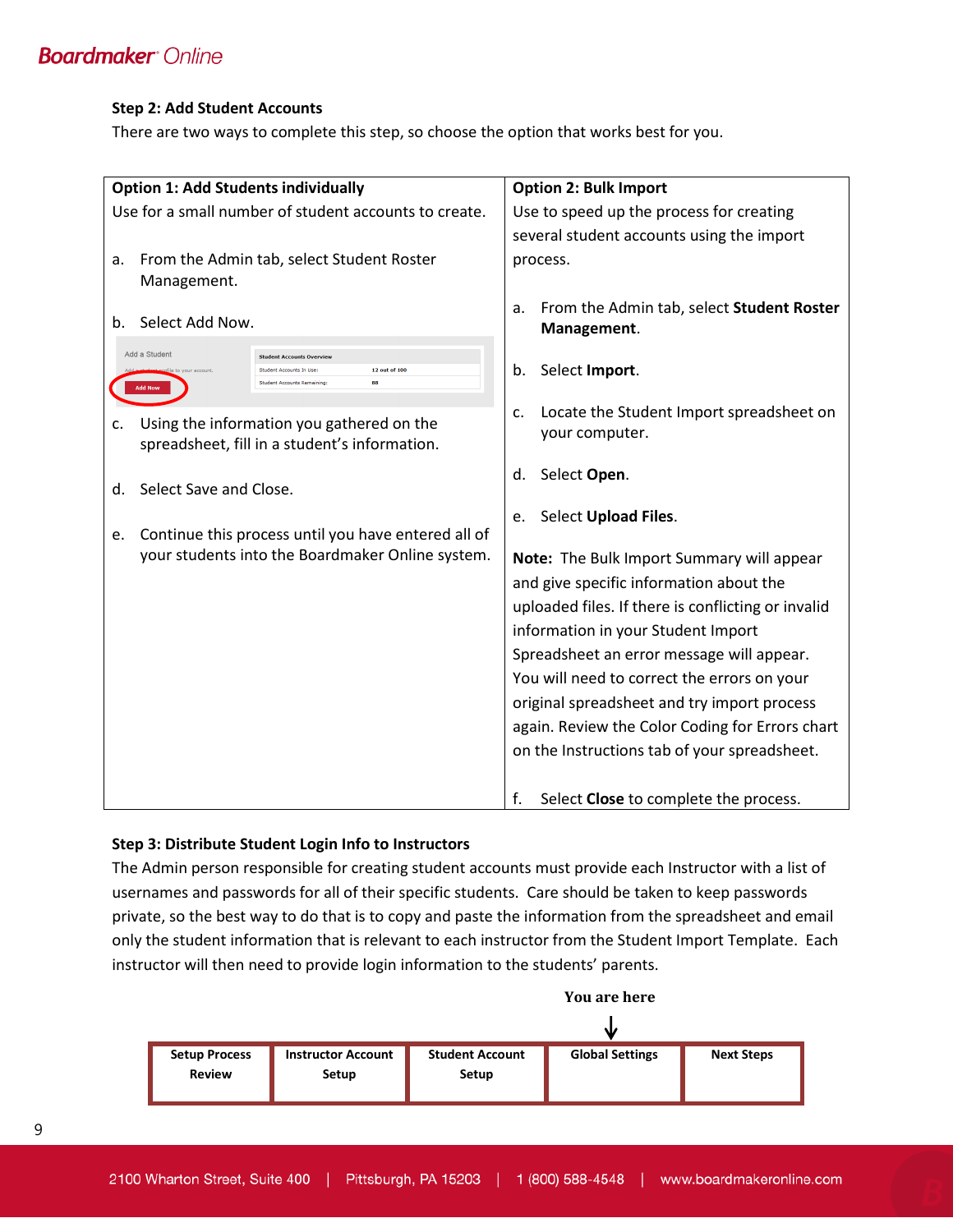### **Global Account Settings**

Setting global account settings will allow you to further customize Boardmaker Online to meet the specific needs of your district.

#### **Step 1: Choose Educational Standards.**

Boardmaker Online includes educational standards for all 50 states, Common Core standards, and the Canadian provinces. The standards that you choose will have an impact on:

- results when searching for activities
- associating activities to educational standards
- linking IEP goals to educational standards
- a. From the Admin Tab, select Account Settings, then select **Standards Management**.

| <b>OCTOBER COUNTRY</b> |            |                                | <b>Boardmaker</b> Achieve        |                                 |                            |                                     |                          |                                 |   |
|------------------------|------------|--------------------------------|----------------------------------|---------------------------------|----------------------------|-------------------------------------|--------------------------|---------------------------------|---|
| Home                   | My Achieve | Students $\blacktriangleright$ | Activities $\blacktriangleright$ | Community $\blacktriangleright$ | Help $\blacktriangleright$ | Admin $\blacktriangleright$         |                          | <b>Search All Activities</b>    | Q |
|                        |            |                                |                                  |                                 |                            | <b>Account Management</b>           |                          |                                 |   |
|                        |            |                                |                                  |                                 |                            | <b>Account Settings</b>             |                          | <b>Standards Management</b>     |   |
|                        |            |                                |                                  |                                 |                            | <b>Instructor Roster Management</b> |                          | Student <b>Privacy Settings</b> |   |
|                        |            |                                |                                  |                                 |                            | <b>Student Roster Management</b>    |                          | <b>Organization Hierarchy</b>   |   |
|                        |            |                                |                                  |                                 |                            | <b>Instructor Usage Monitoring</b>  |                          | <b>Community Settings</b>       |   |
|                        |            |                                |                                  |                                 |                            | All Student Usage Monitoring        |                          | Instructional Level Settings    |   |
|                        |            |                                |                                  |                                 |                            |                                     | Software Download Center |                                 |   |

- b. Select or deselect the checkbox next to the desired standards (e.g., your state or province). By default, only the Common Core standards are active.
	- **Note:** It is recommended to pick only the standards that are relevant to your district. Making too many standards active at one time may lead to performance issues.
- c. Select **Update Standards** to complete the process.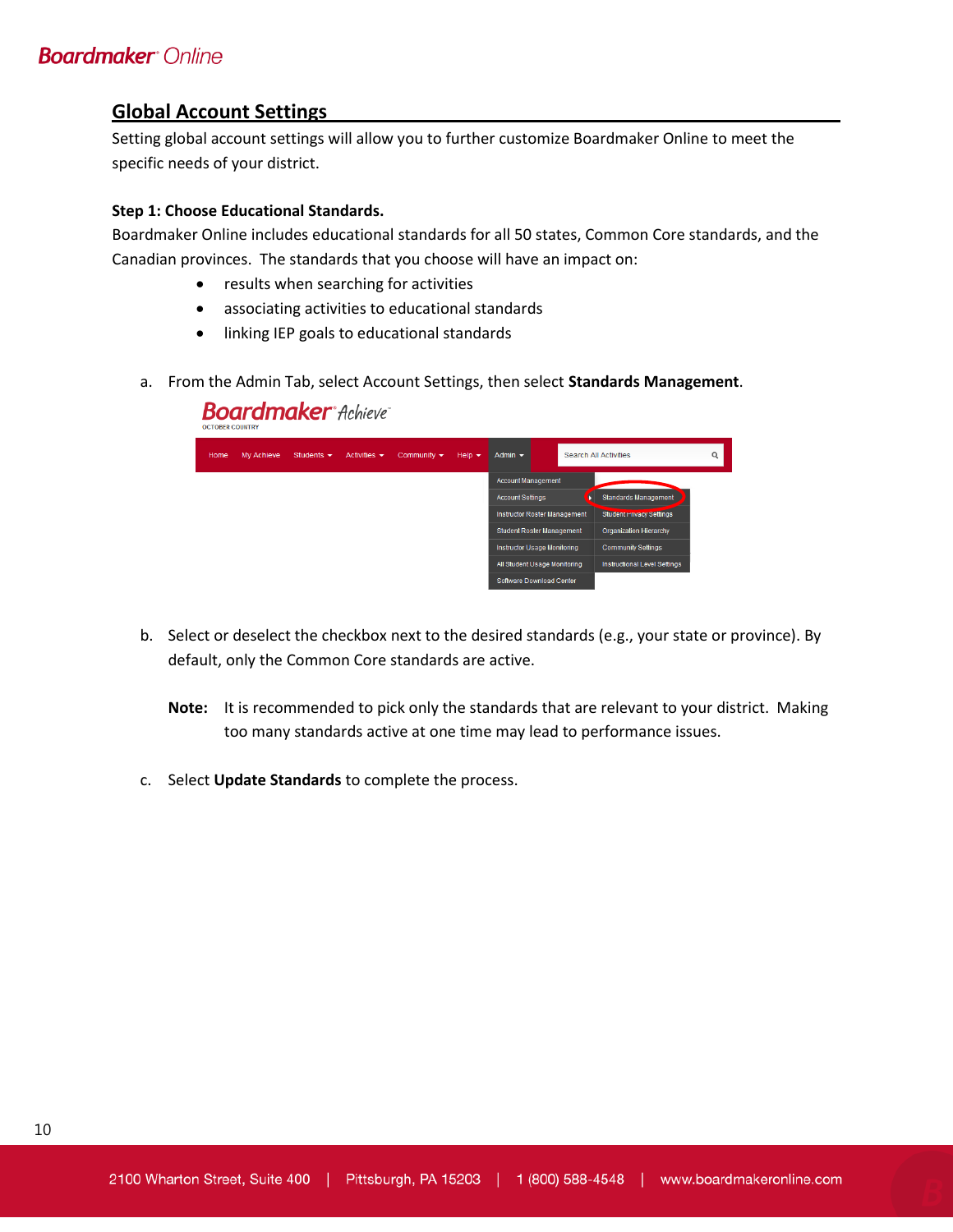#### **Step 2: Set Student Privacy Setting.**

There is a security option built into Boardmaker Online that will disallow the entry of students' last names or uploading profile photos. With this option enabled, even if the student data was accessed by an unauthorized individual, a student's performance results or IEP goals could not be associated with a particular individual without access to the district's full student information database.

### **Student Privacy Settings**

| <b>Roster Permissions</b>                                        | <b>Student Profile Privacy Settings</b>                         |
|------------------------------------------------------------------|-----------------------------------------------------------------|
| Allow instructors to freely add/remove students to their list of | Restrict the information that can added to a Student's profile. |
| "My Students" from the "All Students" Roster                     | (Student IDs will be the only unique identifier.)               |
| Cancel                                                           | Cancel                                                          |
| <b>Save</b>                                                      | <b>Save</b>                                                     |

#### **To set Student privacy settings:**

- a. From the Admin Tab, select Account Settings, then **Student Privacy Settings**.
- b. Select the checkbox next to *Restrict the information that can be added to a Student's profile*. If this level of data privacy protection is not needed, this option should be turned off.
- c. Select **Save** to complete the process.
- **Note:** In this same menu, you can also choose whether or not to allow instructors to freely add/remove students from their student roster. Select the checkbox next to this option to allow. Deselect the checkbox to deny.

#### **Step 3: Create Groups (optional)**

Groups are smaller communities within the Boardmaker Online Community that have been created for special interests, populations, or colleagues. Groups can help your district organize activities for specific populations (e.g., autism) and focus your search for activities.

- a. From the Home page, select the Community Tab then select **Create a Group**.
- b. Give your Group a name, a description, and profile picture (optional).
- c. Determine Privacy Settings.
	- You can choose to make the group available only to those within your district who have a Boardmaker Online Instructor account.
	- Private groups have an additional level of security. Only people who you invite can join the private group.
	- Public Groups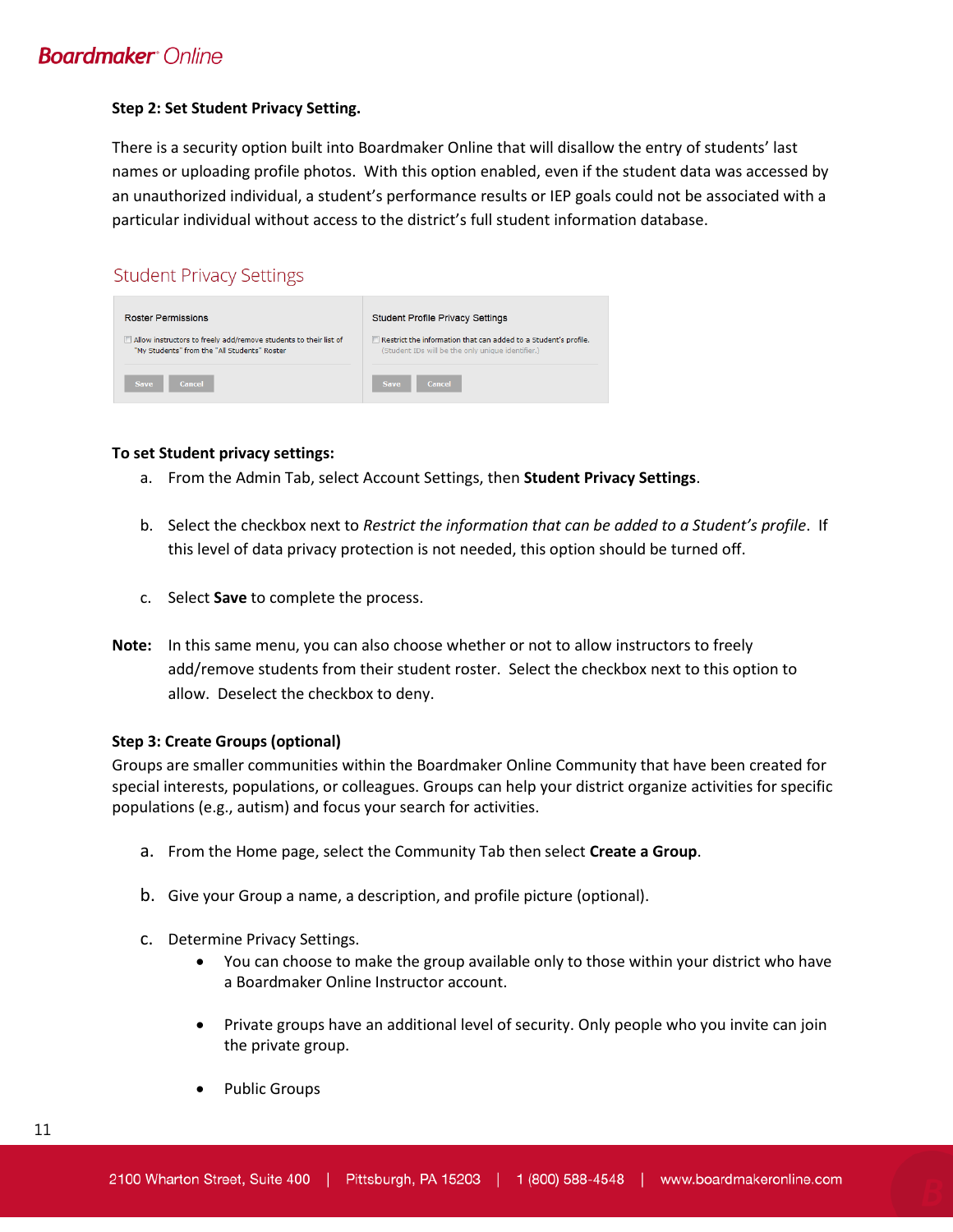- d. Determine Permissions.
	- **Hint:** For a Private Group, you will also make selections under Permissions. You will likely want to allow all members to share activities, but retain inviting privileges for yourself.
- e. Select **Create Group**. The Group will now appear in your My Groups page.
- f. Invite Members to Your Private Groups by going to the Group Details page (My Groups) and selecting Invite Member button.